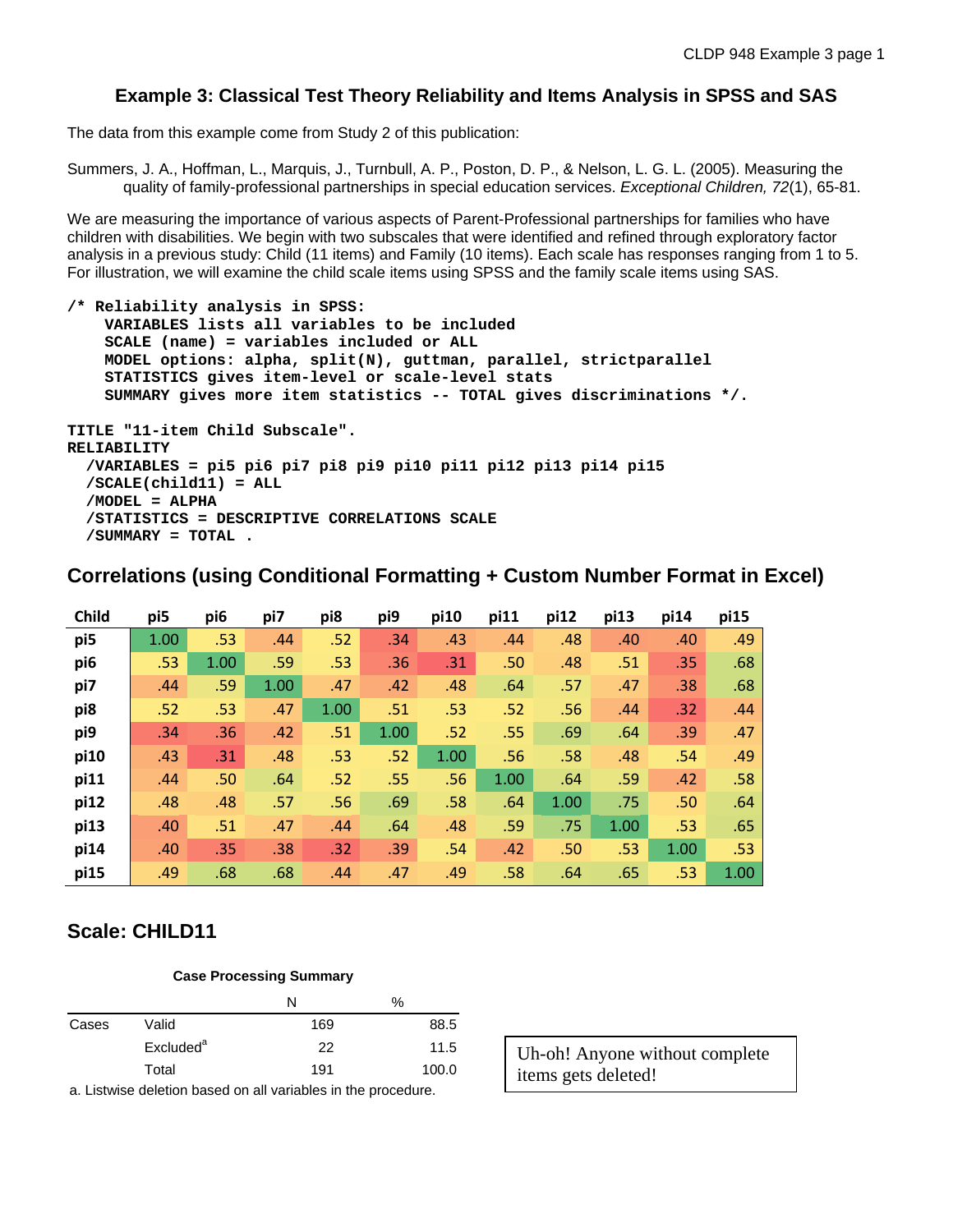### **Reliability Statistics**

|                  | Cronbach's Alpha Based on | N of  |
|------------------|---------------------------|-------|
| Cronbach's Alpha | Standardized Items        | Items |
| .913             | .919                      | 11    |

### **Item Statistics**

|                                                                                         | Mean | Std. Deviation | N   |
|-----------------------------------------------------------------------------------------|------|----------------|-----|
| pi5 Help you gain skills or information to get what your child needs.                   | 4.42 | .856           | 169 |
| pi6 Have the skills to help your child succeed.                                         | 4.75 | .625           | 169 |
| pi7 Provide services that meet the individual needs of your child.                      | 4.73 | .632           | 169 |
| pi8 Speak up for your child's best interests when working with other service providers. | 4.44 | .885           | 169 |
| pi9 Let you know about the good things your child does.                                 | 4.40 | .874           | 169 |
| pi10 Are available when you need them.                                                  | 4.36 | .826           | 169 |
| pi11 Treat your child with dignity.                                                     | 4.73 | .661           | 169 |
| pi12 Build on your child's strengths.                                                   | 4.57 | .737           | 169 |
| pi13 Value your opinion about your child's needs.                                       | 4.62 | .698           | 169 |
| pi14 Are honest, even when they have bad news.                                          | 4.57 | .745           | 169 |
| pi15 Keep your child safe when your child is in their care.                             | 4.85 | .531           | 169 |

### **Item-Total Statistics**

|                                                                                            |              |                              | Corrected   | Squared     | Cronbach's    |
|--------------------------------------------------------------------------------------------|--------------|------------------------------|-------------|-------------|---------------|
|                                                                                            |              | Scale Mean if Scale Variance | Item-Total  | Multiple    | Alpha if Item |
|                                                                                            | Item Deleted | if Item Deleted              | Correlation | Correlation | Deleted       |
| pi5 Help you gain skills or information to get what<br>your child needs.                   | 46.03        | 29.457                       | .592        | .418        | .910          |
| pi6 Have the skills to help your child succeed.                                            | 45.70        | 30.902                       | .633        | .597        | .907          |
| pi7 Provide services that meet the individual needs<br>of your child.                      | 45.72        | 30.574                       | .675        | .588        | .905          |
| pi8 Speak up for your child's best interests when<br>working with other service providers. | 46.01        | 28.708                       | .653        | .520        | .907          |
| pi9 Let you know about the good things your child<br>does.                                 | 46.05        | 28.777                       | .655        | .550        | .907          |
| pi10 Are available when you need them.                                                     | 46.09        | 29.086                       | .664        | .531        | .906          |
| pi11 Treat your child with dignity.                                                        | 45.72        | 29.964                       | .730        | .575        | .903          |
| pi12 Build on your child's strengths.                                                      | 45.88        | 28.788                       | .804        | .713        | .898          |
| pi13 Value your opinion about your child's needs.                                          | 45.83        | 29.643                       | .732        | .669        | .902          |
| pi14 Are honest, even when they have bad news.                                             | 45.88        | 30.407                       | .575        | .432        | .910          |
| pi15 Keep your child safe when your child is in their<br>care.                             | 45.60        | 30.956                       | .754        | .691        | .904          |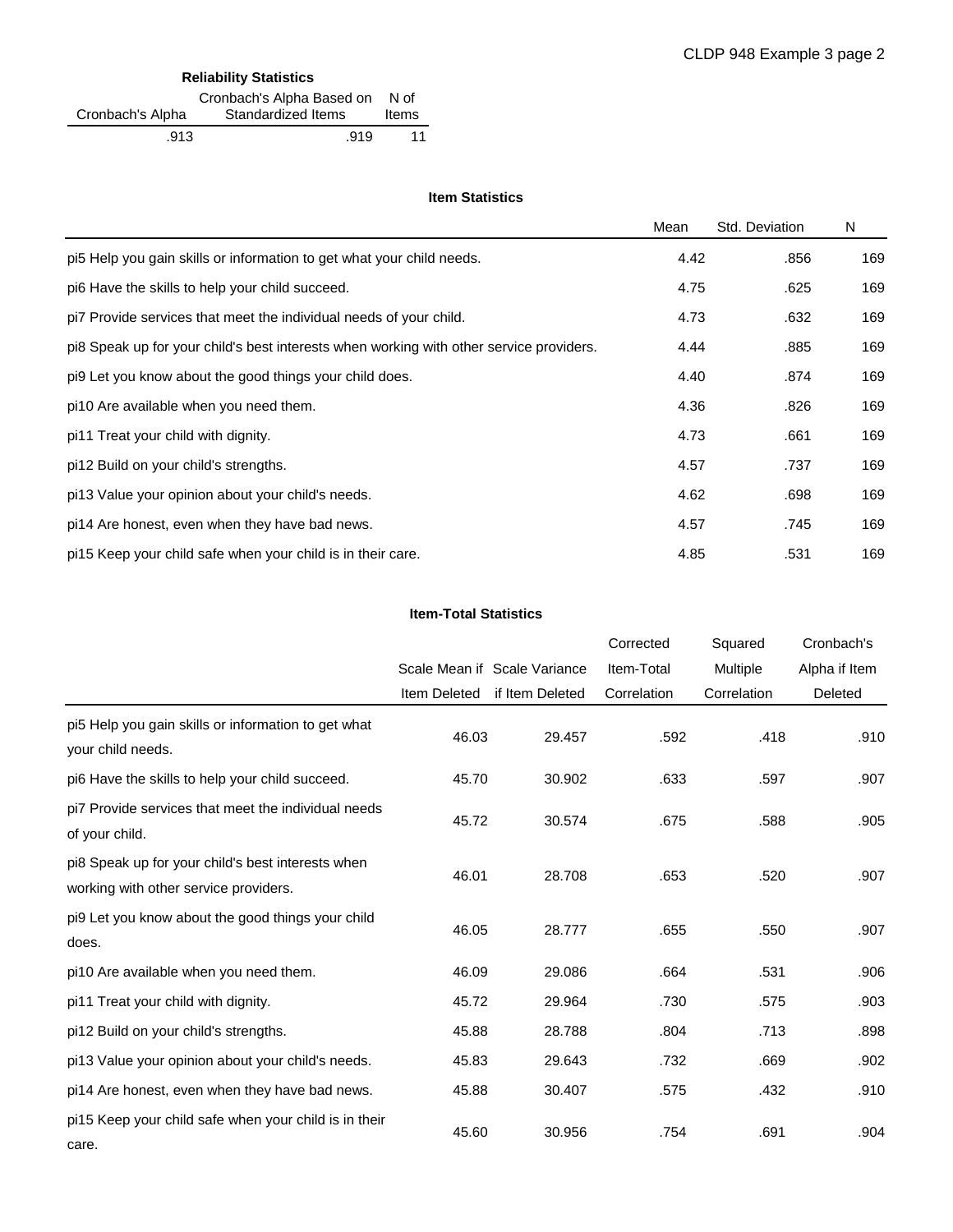**TITLE "10-item Child Subscale -- drop 14". RELIABILITY /VARIABLES = pi5 pi6 pi7 pi8 pi9 pi10 pi11 pi12 pi13 pi15 /SCALE(child10) = ALL /MODEL = ALPHA /STATISTICS = DESCRIPTIVE CORRELATIONS SCALE /SUMMARY = TOTAL .**

# **Scale: CHILD10**

| <b>Reliability Statistics</b> |                        |       |  |  |  |
|-------------------------------|------------------------|-------|--|--|--|
|                               | Cronbach's Alpha Based | N of  |  |  |  |
| Cronbach's Alpha              | on Standardized Items  | Items |  |  |  |
| .910                          | .917                   | 10    |  |  |  |

### **Scale Statistics**

| Mean  | Variance | Std. Deviation | N of Items |  |
|-------|----------|----------------|------------|--|
| 45.88 | 30.407   | 5.514          | 10         |  |

#### **Item-Total Statistics**

|                                                                                               |                     | Scale Mean if Scale Variance if | Corrected Item-          |             | Squared Multiple Cronbach's Alpha if |
|-----------------------------------------------------------------------------------------------|---------------------|---------------------------------|--------------------------|-------------|--------------------------------------|
|                                                                                               | <b>Item Deleted</b> | Item Deleted                    | <b>Total Correlation</b> | Correlation | <b>Item Deleted</b>                  |
| pi5 Help you gain skills or information<br>to get what your child needs.                      | 41.46               | 24.690                          | .586                     | .407        | .908                                 |
| pi6 Have the skills to help your child<br>succeed.                                            | 41.12               | 25.943                          | .640                     | .596        | .903                                 |
| pi7 Provide services that meet the<br>individual needs of your child.                         | 41.14               | 25.646                          | .682                     | .587        | .901                                 |
| pi8 Speak up for your child's best<br>interests when working with other<br>service providers. | 41.43               | 23.854                          | .667                     | .518        | .902                                 |
| pi9 Let you know about the good things<br>your child does.                                    | 41.48               | 24.001                          | .659                     | .550        | .903                                 |
| pi10 Are available when you need<br>them.                                                     | 41.52               | 24.465                          | .643                     | .483        | .903                                 |
| pi11 Treat your child with dignity.                                                           | 41.15               | 25.091                          | .736                     | .575        | .898                                 |
| pi12 Build on your child's strengths.                                                         | 41.30               | 24.057                          | .803                     | .713        | .893                                 |
| pi13 Value your opinion about your<br>child's needs.                                          | 41.25               | 24.917                          | .718                     | .655        | .899                                 |
| pi15 Keep your child safe when your<br>child is in their care.                                | 41.02               | 26.095                          | .744                     | .679        | .900                                 |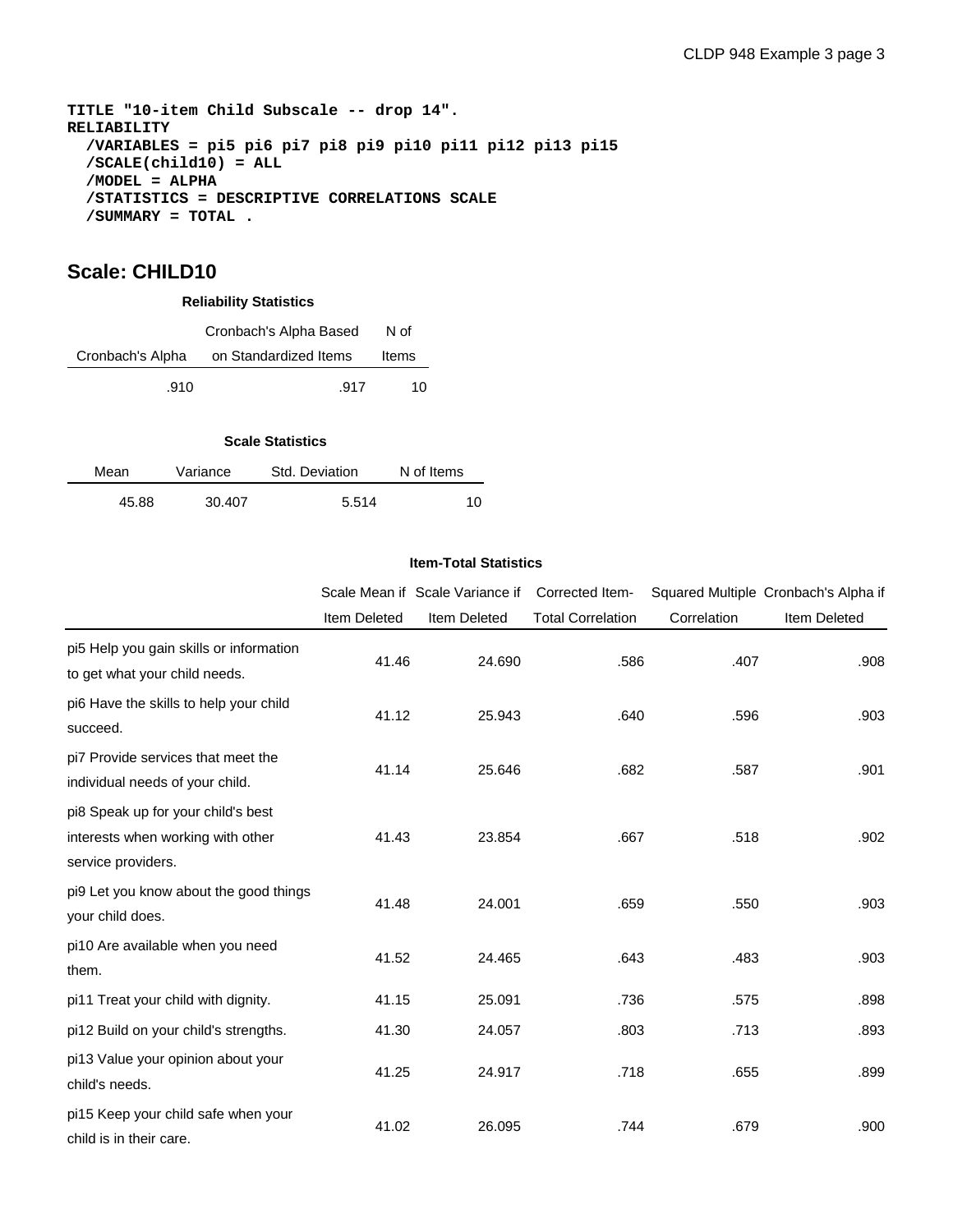**TITLE "9-item Child Subscale -- drop 10". RELIABILITY /VARIABLES = pi5 pi6 pi7 pi8 pi9 pi10 pi11 pi12 pi13 pi15 /SCALE(child9) = ALL /MODEL = ALPHA /STATISTICS = DESCRIPTIVE CORRELATIONS SCALE /SUMMARY = TOTAL .**

# **Scale: CHILD9**

### **Reliability Statistics**

|                  | Cronbach's Alpha Based on |                         |            |   |  |  |  |  |  |
|------------------|---------------------------|-------------------------|------------|---|--|--|--|--|--|
| Cronbach's Alpha |                           | Standardized Items      | Items      |   |  |  |  |  |  |
|                  | .903                      | .911                    | 9          |   |  |  |  |  |  |
|                  |                           | <b>Scale Statistics</b> |            |   |  |  |  |  |  |
| Mean             | Variance                  | Std. Deviation          | N of Items |   |  |  |  |  |  |
| 41.52            | 24.465                    | 4.946                   |            | 9 |  |  |  |  |  |

### **Item-Total Statistics**

|                                                                                               |              | Scale Mean if Scale Variance if | Corrected Item-          | <b>Squared Multiple</b> | Cronbach's Alpha |
|-----------------------------------------------------------------------------------------------|--------------|---------------------------------|--------------------------|-------------------------|------------------|
|                                                                                               | Item Deleted | Item Deleted                    | <b>Total Correlation</b> | Correlation             | if Item Deleted  |
| pi5 Help you gain skills or information<br>to get what your child needs.                      | 37.10        | 19.353                          | .581                     | .398                    | .902             |
| pi6 Have the skills to help your child<br>succeed.                                            | 36.77        | 20.321                          | .666                     | .572                    | .894             |
| pi7 Provide services that meet the<br>individual needs of your child.                         | 36.79        | 20.204                          | .680                     | .584                    | .893             |
| pi8 Speak up for your child's best<br>interests when working with other<br>service providers. | 37.08        | 18.690                          | .652                     | .487                    | .896             |
| pi9 Let you know about the good<br>things your child does.                                    | 37.12        | 18.812                          | .645                     | .544                    | .896             |
| pi11 Treat your child with dignity.                                                           | 36.79        | 19.760                          | .726                     | .563                    | .889             |
| pi12 Build on your child's strengths.                                                         | 36.95        | 18.825                          | .797                     | .710                    | .883             |
| pi13 Value your opinion about your<br>child's needs.                                          | 36.90        | 19.531                          | .721                     | .655                    | .889             |
| pi15 Keep your child safe when your<br>child is in their care.                                | 36.67        | 20.580                          | .749                     | .673                    | .891             |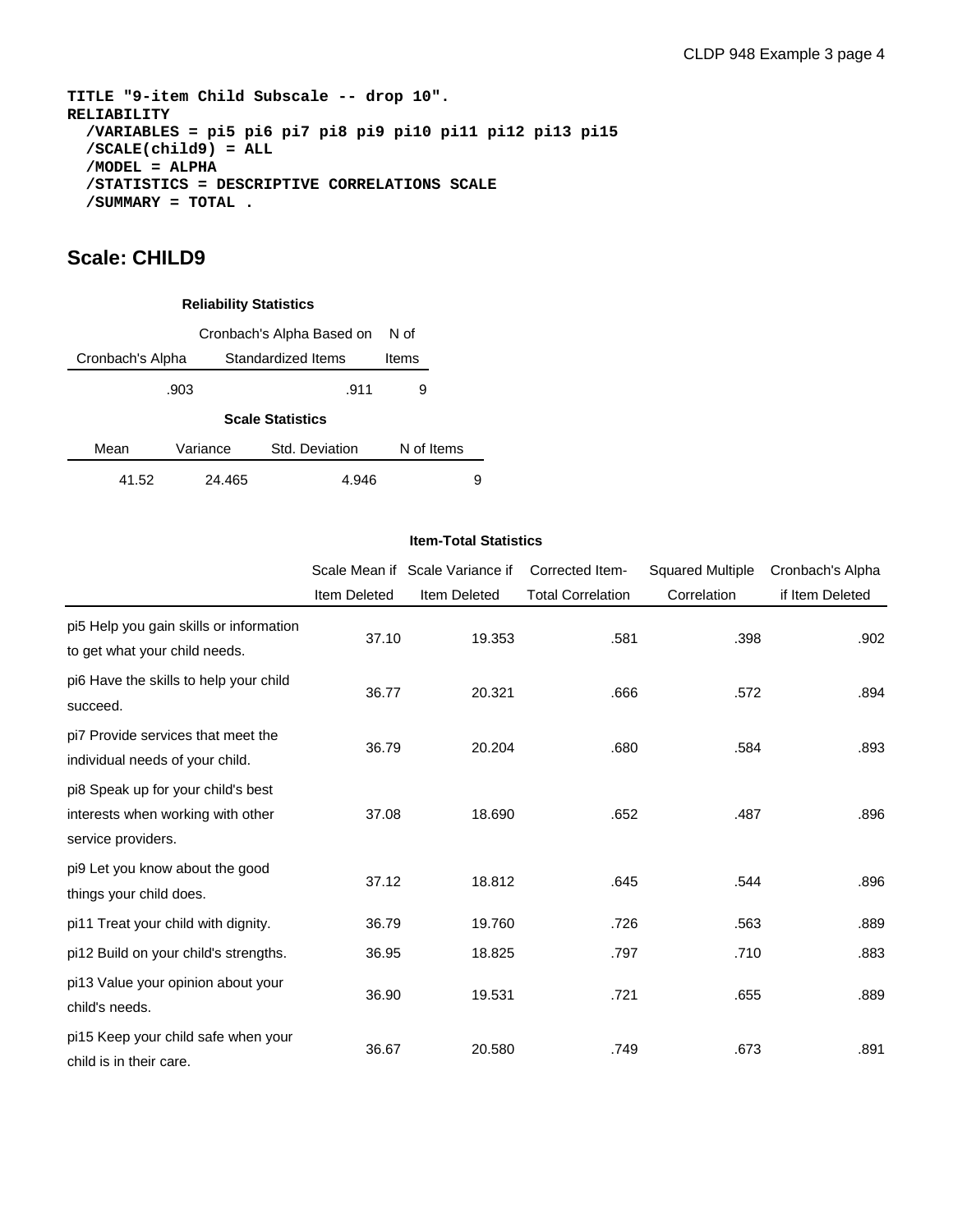### **Reliability in SAS**

- **\* Output options: all can be turned on/off by adding or removing the 'NO': page number, date, centering, or page breaks, page length and width; OPTIONS nonumber nodate nocenter formdlim='-' pagesize=MAX linesize=MAX; TITLE;**
- **\* Location of original SPSS data files; LIBNAME import SPSS "C:\Dropbox\18\_CLDP948\Partnership\FT2part.por";**
- **\* Import to work library; DATA work.partner; SET import.FT2part; RUN;**
- **\* Send output to word file -- easier to work with; ODS RTF FILE="C:\Dropbox\18\_CLDP948\Partnership\Family Partnership Scale.rtf";**

```
TITLE1 "12-item Family Subscale";
PROC CORR DATA=work.partner ALPHA NOMISS OUT=work.corrs;
      VAR pi10 pi14 pi16 pi17 pi18 pi19 pi20 pi21 pi22 pi23 pi24 pi25;
RUN;
```

```
* Close word file;
  ODS RTF CLOSE;
```
# **12-Item Family Subscale Correlations (using Conditional Formatting + Custom Number Format in Excel)**

| Family | pi10 | pi14 | pi16 | pi17 | pi18 | pi19 | pi20 | pi21 | pi22 | pi23 | pi24 | pi25 |
|--------|------|------|------|------|------|------|------|------|------|------|------|------|
| pi10   | 1.00 | .54  | .48  | .62  | .59  | .57  | .34  | .58  | .51  | .55  | .51  | .50  |
| pi14   | .54  | 1.00 | .32  | .41  | .45  | .42  | .20  | .44  | .36  | .52  | .49  | .39  |
| pi16   | .48  | .32  | 1.00 | .62  | .47  | .66  | .46  | .48  | .46  | .47  | .48  | .48  |
| pi17   | .62  | .41  | .62  | 1.00 | .65  | .63  | .42  | .64  | .50  | .53  | .55  | .57  |
| pi18   | .59  | .45  | .47  | .65  | 1.00 | .72  | .37  | .58  | .57  | .54  | .56  | .52  |
| pi19   | .57  | .42  | .66  | .63  | .72  | 1.00 | .48  | .56  | .49  | .48  | .50  | .57  |
| pi20   | .34  | .20  | .46  | .42  | .37  | .48  | 1.00 | .48  | .43  | .35  | .23  | .33  |
| pi21   | .58  | .44  | .48  | .64  | .58  | .56  | .48  | 1.00 | .64  | .57  | .58  | .59  |
| pi22   | .51  | .36  | .46  | .50  | .57  | .49  | .43  | .64  | 1.00 | .53  | .59  | .42  |
| pi23   | .55  | .52  | .47  | .53  | .54  | .48  | .35  | .57  | .53  | 1.00 | .71  | .46  |
| pi24   | .51  | .49  | .48  | .55  | .56  | .50  | .23  | .58  | .59  | .71  | 1.00 | .43  |
| pi25   | .50  | .39  | .48  | .57  | .52  | .57  | .33  | .59  | .42  | .46  | .43  | 1.00 |

|                 | <b>Simple Statistics</b> |             |           |            |                |                |                                                                                  |  |  |  |  |  |  |  |
|-----------------|--------------------------|-------------|-----------|------------|----------------|----------------|----------------------------------------------------------------------------------|--|--|--|--|--|--|--|
| <b>Variable</b> | N                        | <b>Mean</b> | <b>SD</b> | <b>Sum</b> | <b>Minimum</b> | <b>Maximum</b> | Label                                                                            |  |  |  |  |  |  |  |
| <b>PI10</b>     | 175                      | 4.33        | 0.83      | 758        |                | 5              | pi10 Are available when you need them.                                           |  |  |  |  |  |  |  |
| <b>PI14</b>     | 175                      | 4.58        | 0.73      | 802        | 2              | 5              | pi14 Are honest, even when they have bad news.                                   |  |  |  |  |  |  |  |
| <b>PI16</b>     | 175                      | 4.10        | 1.01      | 718        |                | 5              | pi16 Use words that you understand.                                              |  |  |  |  |  |  |  |
| <b>PI17</b>     | 175                      | 4.21        | 0.89      | 736        |                | 5              | pi17 Plan meetings at times and places that are good<br>for you and your family. |  |  |  |  |  |  |  |
| <b>PI18</b>     | 175                      | 4.39        | 0.82      | 769        |                | 5              | pi18 Return your messages.                                                       |  |  |  |  |  |  |  |
| <b>PI19</b>     | 175                      | 4.37        | 0.76      | 765        | 3              | 5              | pi19 Keep appointments with your child and family.                               |  |  |  |  |  |  |  |
| <b>PI20</b>     | 175                      | 4.43        | 0.81      | 775        | 2              | 5              | pi20 Protect your family's privacy.                                              |  |  |  |  |  |  |  |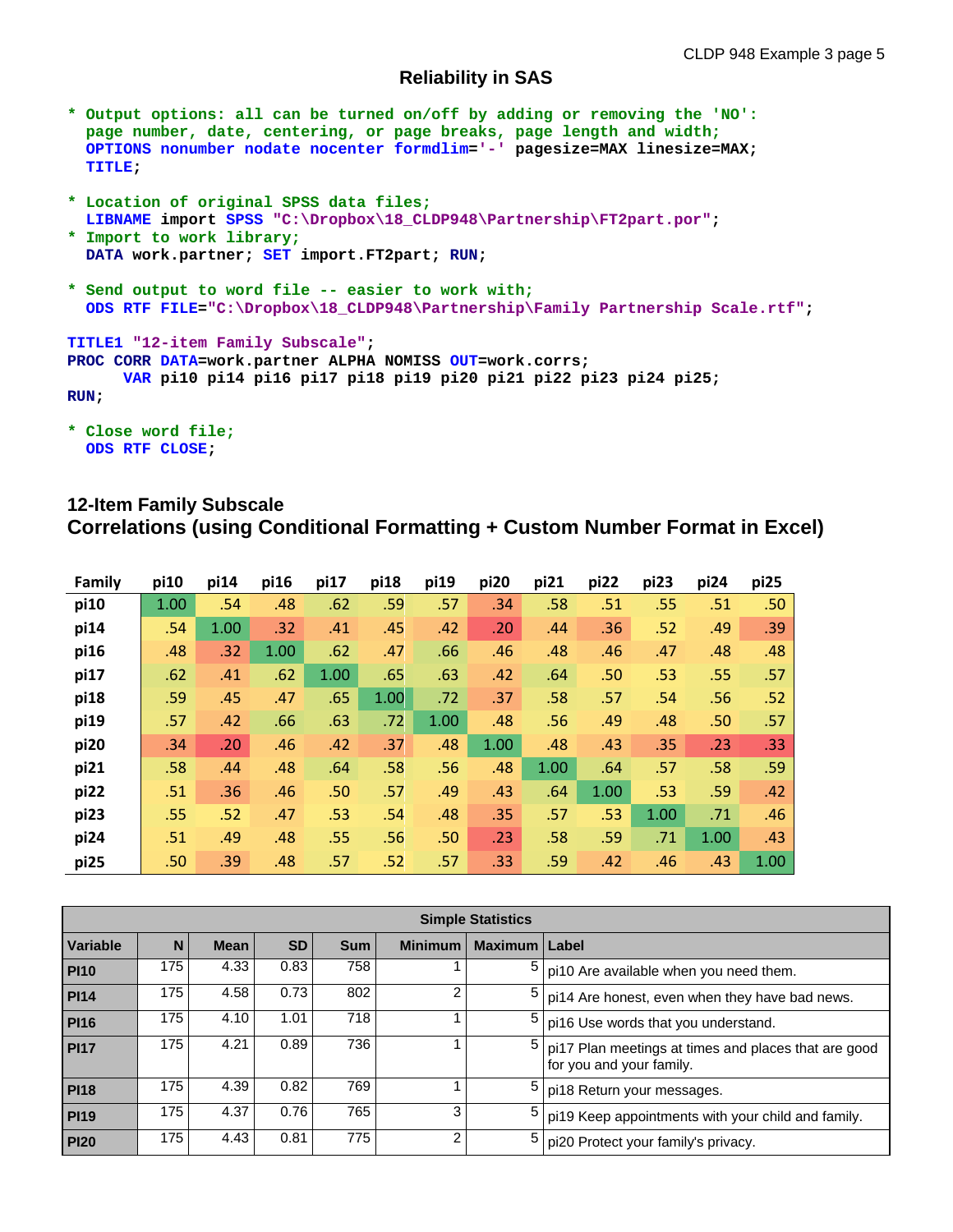### CLDP 948 Example 3 page 6

| <b>Simple Statistics</b> |     |             |           |            |                |                 |                                                         |  |
|--------------------------|-----|-------------|-----------|------------|----------------|-----------------|---------------------------------------------------------|--|
| Variable                 | N   | <b>Mean</b> | <b>SD</b> | <b>Sum</b> | <b>Minimum</b> | Maximum   Label |                                                         |  |
| PI21                     | 175 | 4.45        | 0.78      | 779        |                |                 | pi21 Show respect for your family's values and beliefs. |  |
| <b>PI22</b>              | 175 | 4.41        | 0.77      | 771        |                |                 | pi22 Listen without judging your child or family.       |  |
| <b>PI23</b>              | 175 | 4.52        | 0.73      | 791        |                |                 | pi23 Are dependable.                                    |  |
| PI24                     | 175 | 4.56        | 0.71      | 798        |                |                 | pi24 Pay attention to what you have to say.             |  |
| <b>PI25</b>              | 175 | 4.23        | 0.88      | 741        |                |                 | pi25 Are friendly.                                      |  |

| <b>Cronbach Coefficient Alpha</b> |              |  |  |  |  |
|-----------------------------------|--------------|--|--|--|--|
| <b>Variables</b>                  | <b>Alpha</b> |  |  |  |  |
| Raw                               | 0.922039     |  |  |  |  |
| Standardized                      | 0.923440     |  |  |  |  |

| <b>Cronbach Coefficient Alpha with Deleted Variable</b> |                                  |       |                                  |                               |                                                                                  |  |  |  |
|---------------------------------------------------------|----------------------------------|-------|----------------------------------|-------------------------------|----------------------------------------------------------------------------------|--|--|--|
|                                                         | <b>Raw Variables</b>             |       |                                  | <b>Standardized Variables</b> |                                                                                  |  |  |  |
| <b>Deleted</b><br>Variable                              | <b>Correlation</b><br>with Total | Alpha | <b>Correlation</b><br>with Total |                               | Alpha   Label                                                                    |  |  |  |
| <b>PI10</b>                                             | 0.711                            | 0.914 | 0.713                            | 0.916                         | pi10 Are available when you need them.                                           |  |  |  |
| <b>PI14</b>                                             | 0.544                            | 0.921 | 0.548                            | 0.922                         | pi14 Are honest, even when they have bad news.                                   |  |  |  |
| <b>PI16</b>                                             | 0.661                            | 0.917 | 0.658                            | 0.918                         | pi16 Use words that you understand.                                              |  |  |  |
| <b>PI17</b>                                             | 0.766                            | 0.911 | 0.761                            | 0.914                         | pi17 Plan meetings at times and places that are good for you and<br>your family. |  |  |  |
| <b>PI18</b>                                             | 0.741                            | 0.913 | 0.743                            | 0.914                         | pi18 Return your messages.                                                       |  |  |  |
| <b>PI19</b>                                             | 0.762                            | 0.912 | 0.754                            | 0.914                         | pi19 Keep appointments with your child and family.                               |  |  |  |
| <b>PI20</b>                                             | 0.497                            | 0.923 | 0.492                            | 0.925                         | pi20 Protect your family's privacy.                                              |  |  |  |
| PI21                                                    | 0.758                            | 0.912 | 0.760                            | 0.914                         | pi21 Show respect for your family's values and beliefs.                          |  |  |  |
| <b>PI22</b>                                             | 0.672                            | 0.916 | 0.675                            | 0.917                         | pi22 Listen without judging your child or family.                                |  |  |  |
| <b>PI23</b>                                             | 0.697                            | 0.915 | 0.703                            | 0.916                         | pi23 Are dependable.                                                             |  |  |  |
| <b>PI24</b>                                             | 0.689                            | 0.915 | 0.694                            | 0.916                         | pi24 Pay attention to what you have to say.                                      |  |  |  |
| <b>PI25</b>                                             | 0.646                            | 0.917 | 0.644                            | 0.918                         | pi25 Are friendly.                                                               |  |  |  |

### **TITLE1 "11-item Family Subscale -- drop 19"; PROC CORR DATA=work.partner ALPHA NOMISS; VAR pi10 pi14 pi16 pi17 pi18 pi20 pi21 pi22 pi23 pi24 pi25; RUN;**

# **11-Item Family Subscale – drop 19**

| <b>Cronbach Coefficient Alpha</b> |          |  |  |  |
|-----------------------------------|----------|--|--|--|
| <b>Variables</b>                  | Alpha    |  |  |  |
| Raw                               | 0.912138 |  |  |  |
| Standardized                      | 0.913888 |  |  |  |